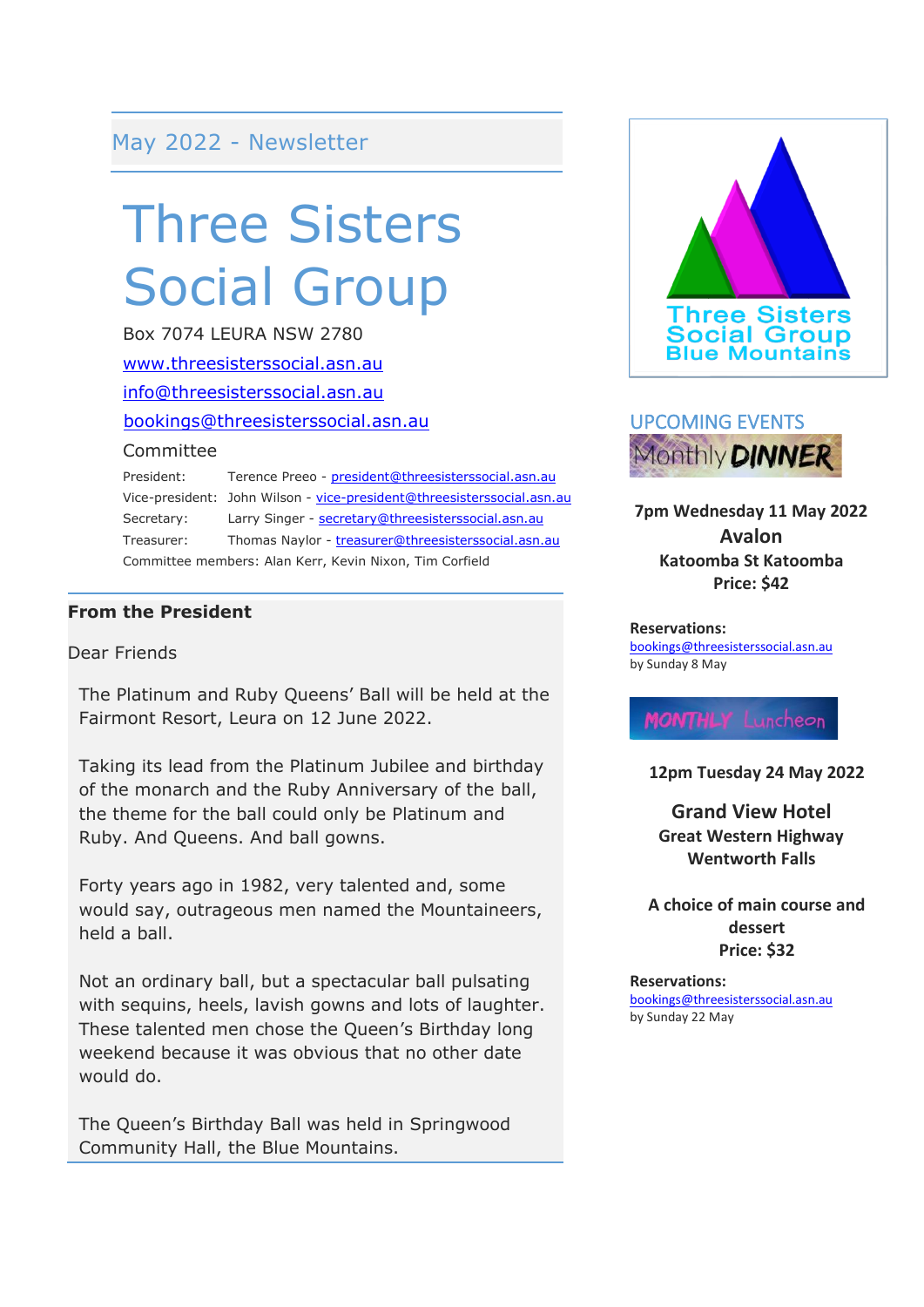Thereafter, the ball was fondly known amongst the cognoscenti, as the Mountains Ball, tickets to which were highly prized. The event became a fixture in the gay calendar. It still is.

The Mountaineers became the Three Sisters Social Group and the ball developed as an event for the LGBTIQ community and its friends.

2022 is the Ruby anniversary of the Mountains Ball and the Three Sisters are again hosting this event.

The Platinum and Ruby Queens' Ball will recapture the glamour and excitement of ball past. A huge amount of effort has gone into recreating the glamour, talent and energy that our LGBTIQ for-bears excelled and revelled in.

We have the great good fortune to have the enormous talent of Frock Hudson as entertainer, hostess and compare. Frank is a cabaret artist of enormous talent and flair.

Music will be provided by DJ Shorty. Music to party to, to dance all night. You will be guaranteed to know the lyrics.

Of course, we will have the parades that the ball is famous for. Best male in costume, best female in costume, best couple in costume and, the grand finale, Belle of the Ball.

The parades will give the opportunity for all our guests to show off their unique brand of taste and couture.

Special awards will be made for the Best Table Decoration following the tradition of balls past for guests to show off their decorating prowess and for the Best Group in Costume for those of a communal bent.

The whole night will be managed by Points of Difference Events to make sure the night goes without a hitch.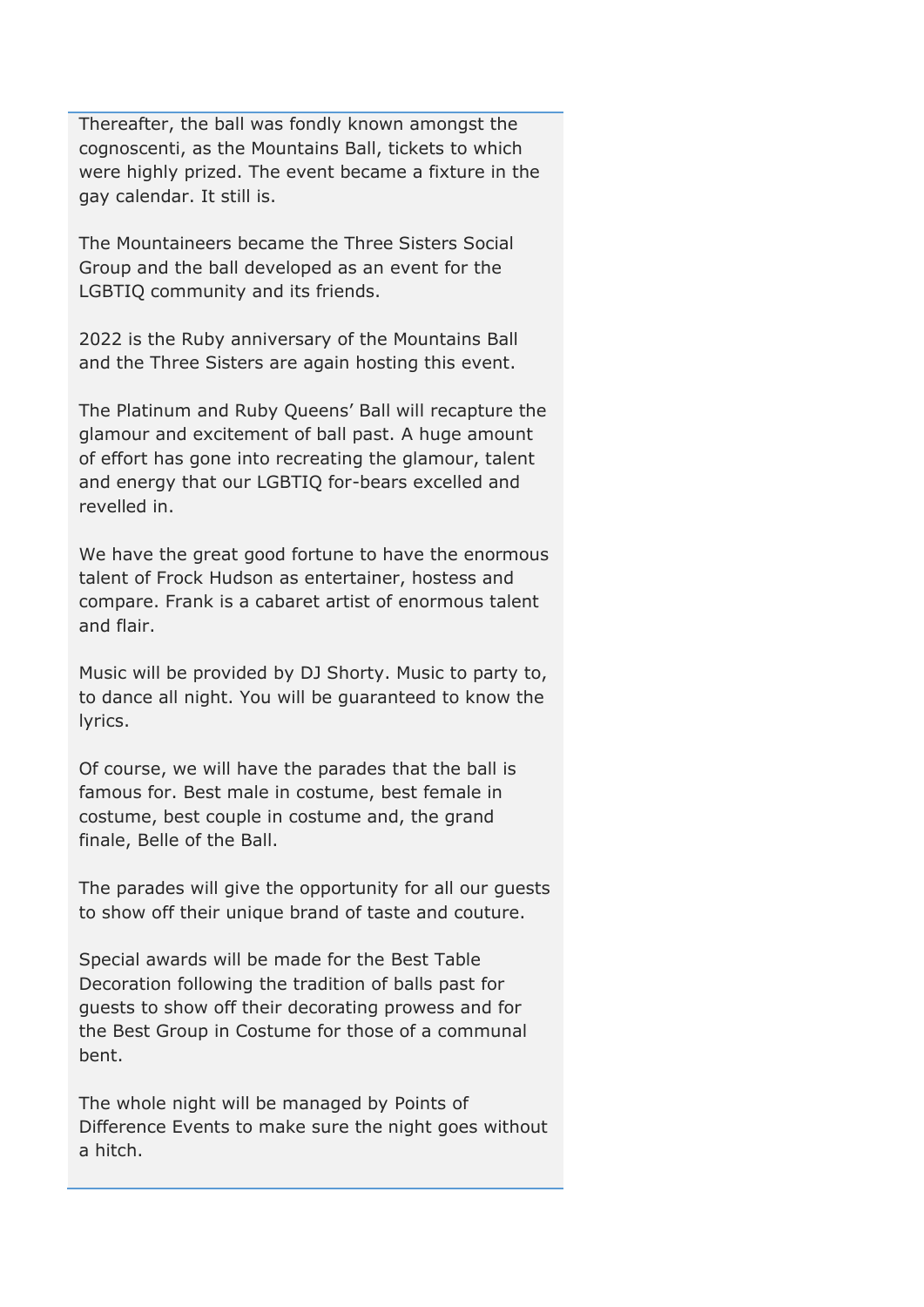Naturally the night will only be a success if our community gets behind it and supports it.

The Committee has put a great effort to give you a great and memorable experience.

This is not just a great event, it's a community and historical event that needs your support to continue.

I extend a personal invitation to you all and your friends to come to the Platinum and Ruby Queens' Ball.

It's going to be fabulous.

More Information at <https://www.threesisterssocial.asn.au/queens-birthday/>

Tickets at <https://events.humanitix.com/queens-ball>

I hope to see you there and at our other events. Until then,

Stay safe

**Terry** 

### **Volunteers for Blackheath Disco**

The Blackheath Disco on the Saturday of the Queen's Birthday long weekend is the major fundraiser for the Three Sisters Social Group.

It is on 11 June from 7pm till midnight.

It is mostly run by the committee and a few others, but we need some volunteers to us help on the day. We will need volunteers to help set up, help tidy up, look after the door and the snack bar.

Please email Larry on [info@threesisterssocial.asn.au](mailto:info@threesisterssocial.asn.au) if you are able to help.

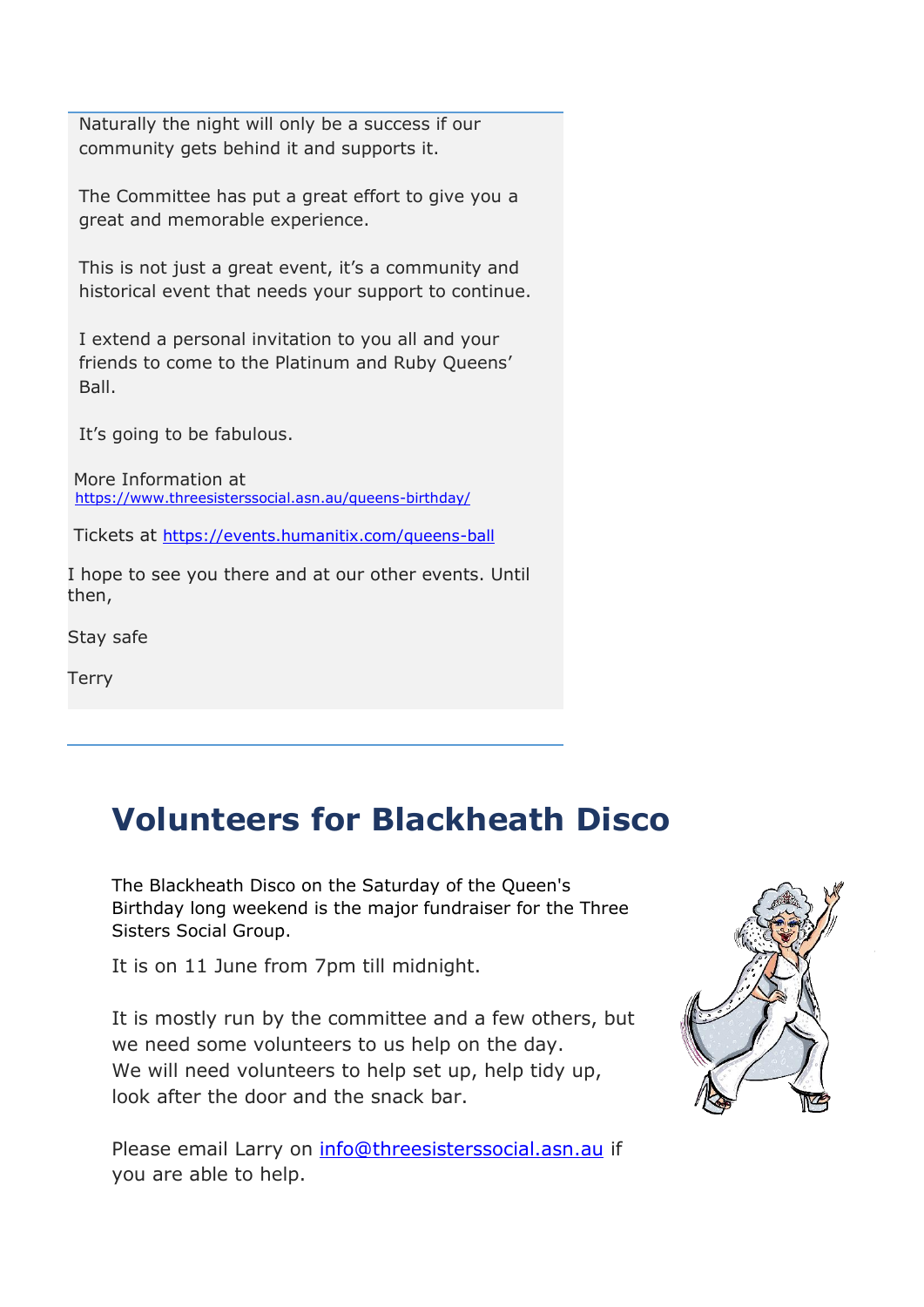## **Three Sisters Monthly Dinner**



## **Monthly Luncheon**

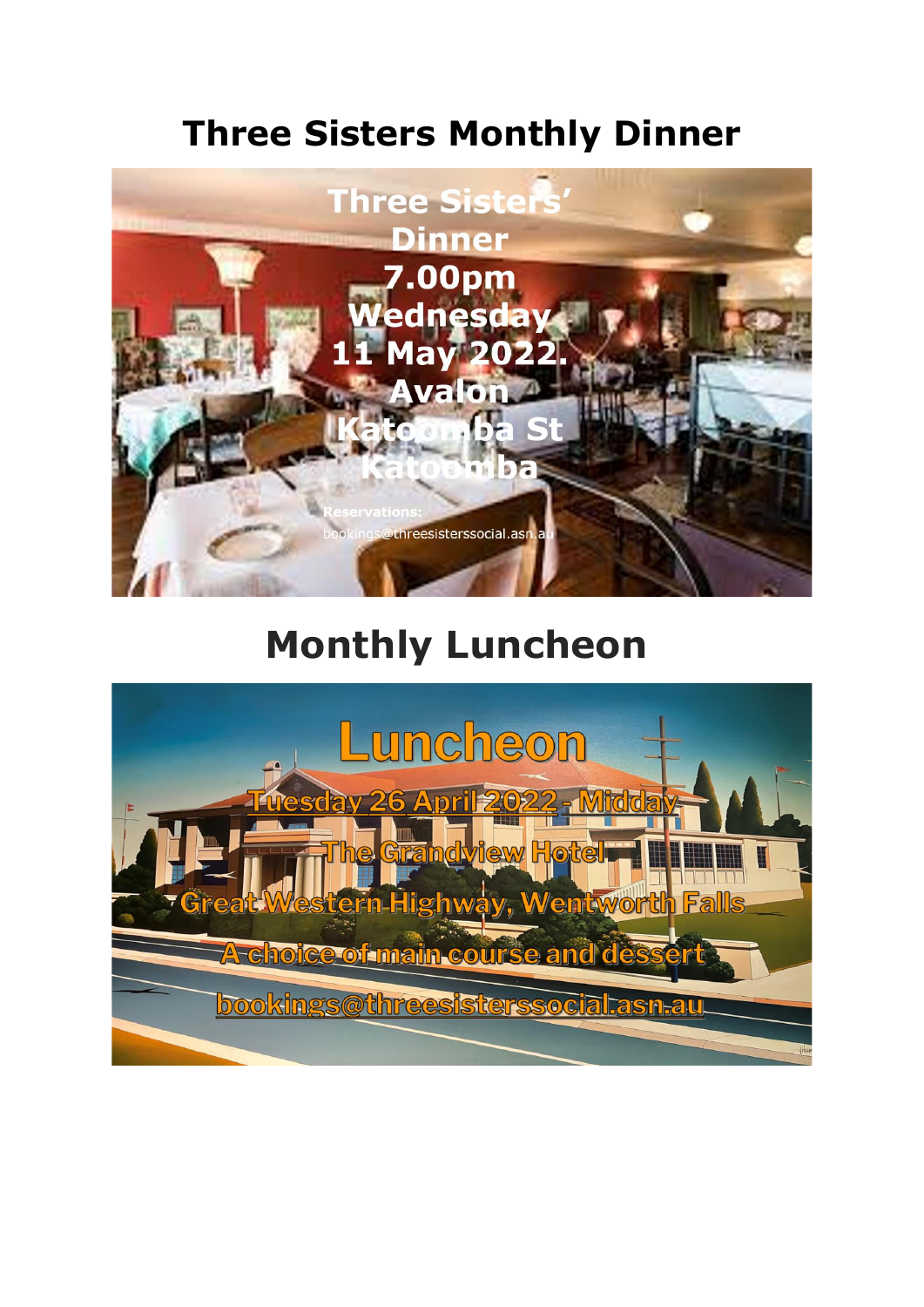### **Queen's Birthday Weekend Disco and Ball**





NSW Discover vouchers accepted tickets: events.humanitix.com/queens-ball web: www.threesisterssocial.asn.au/ball